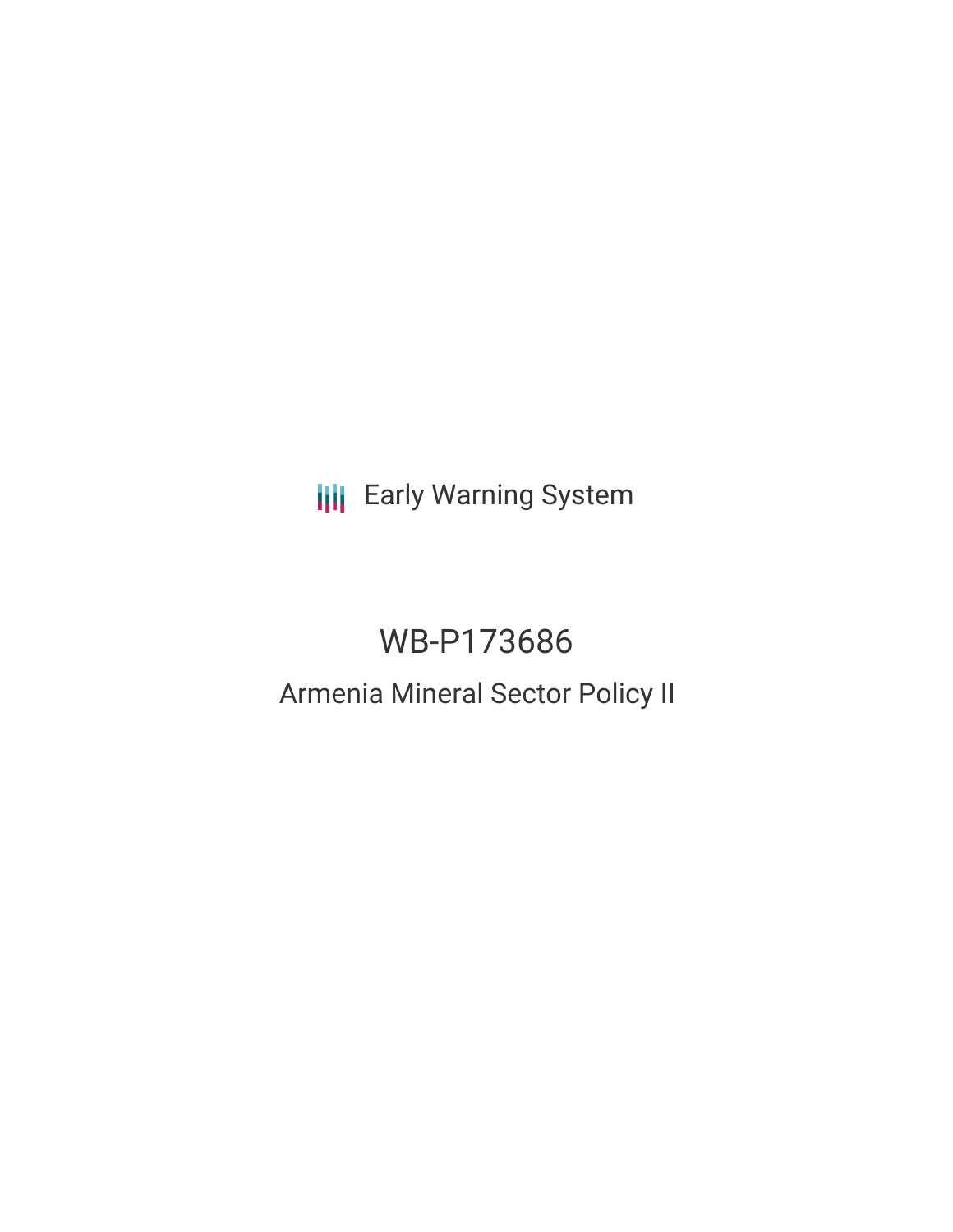

#### **Quick Facts**

| <b>Countries</b>              | Armenia                                                     |
|-------------------------------|-------------------------------------------------------------|
| <b>Financial Institutions</b> | World Bank (WB)                                             |
| <b>Status</b>                 | Proposed                                                    |
| <b>Bank Risk Rating</b>       |                                                             |
| <b>Borrower</b>               | Ministry of Finance - Armenian Territorial Development Fund |
| <b>Sectors</b>                | Law and Government, Mining                                  |
| Investment Type(s)            | Grant                                                       |
| <b>Project Cost (USD)</b>     | $$0.25$ million                                             |
|                               |                                                             |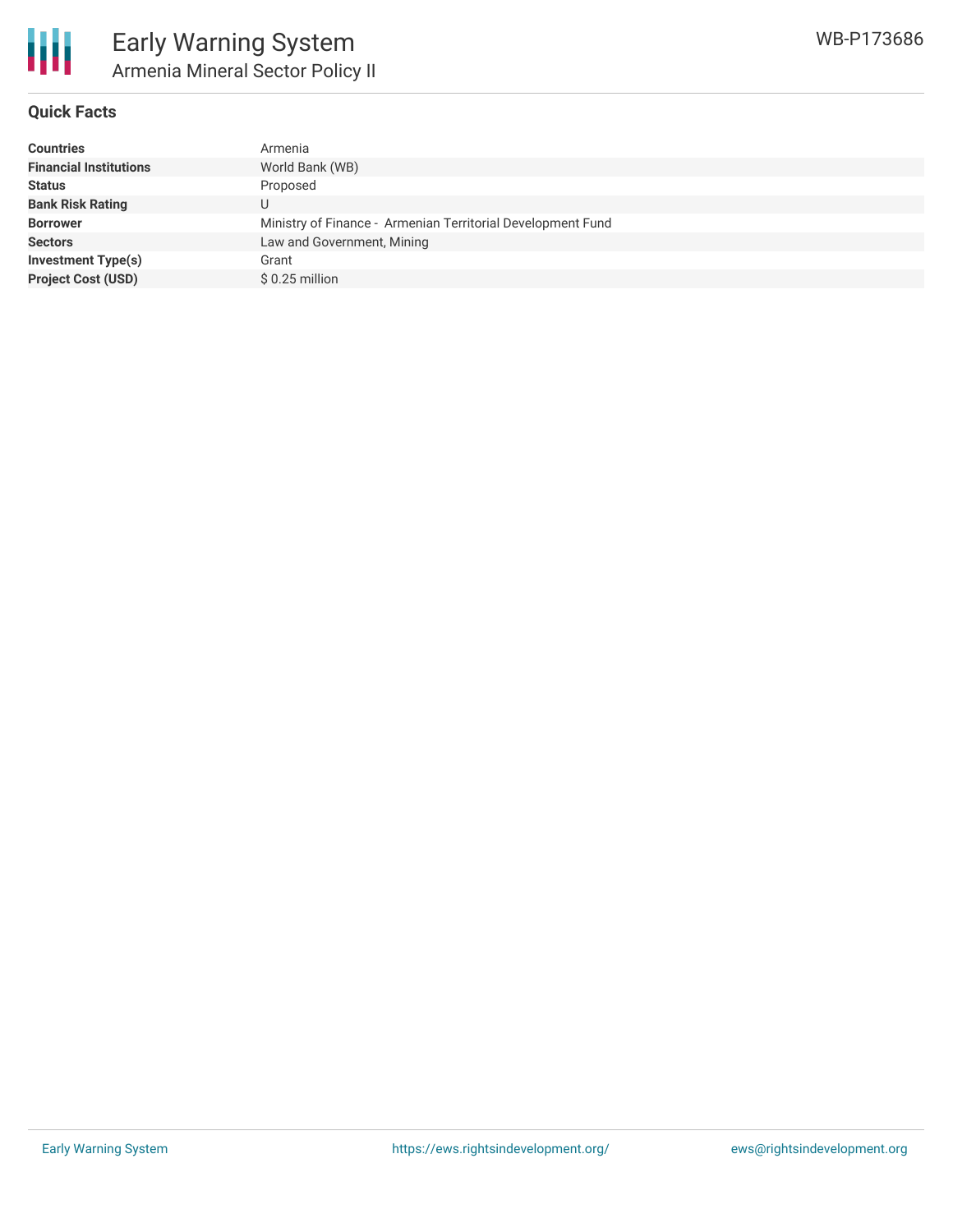

### **Project Description**

According to the bank's website this project provides financing to the Ministry of Finance of Republic of Armenia for the development of the mining sector strategy, legal review and amendments to relevant national legislation, capacity building activities for the line ministries' staff, and dissemination of information on the strategy to local communities, industry sector and public servants.

The project implementer is the Armenian Territorial Development Fund.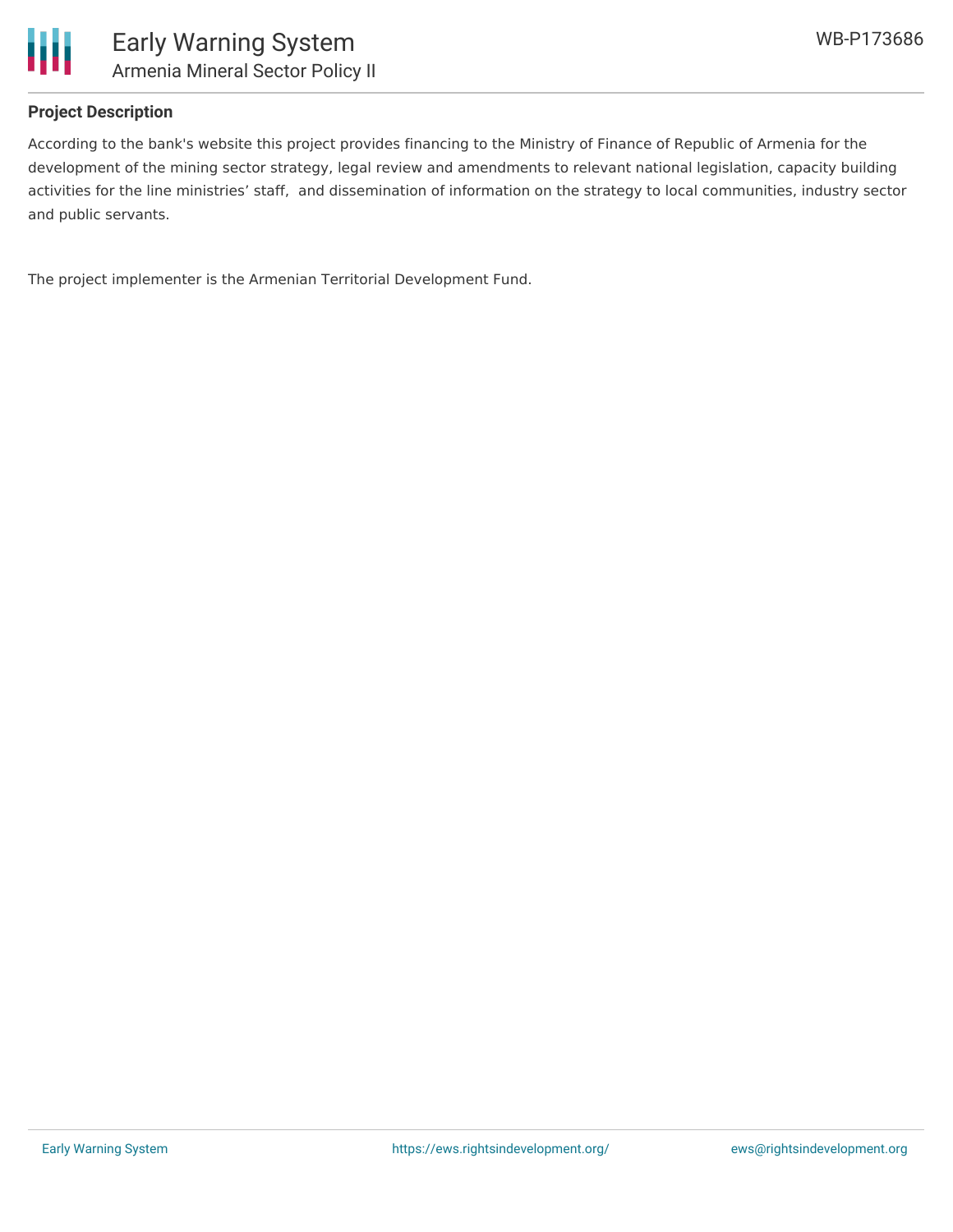### **Investment Description**

World Bank (WB)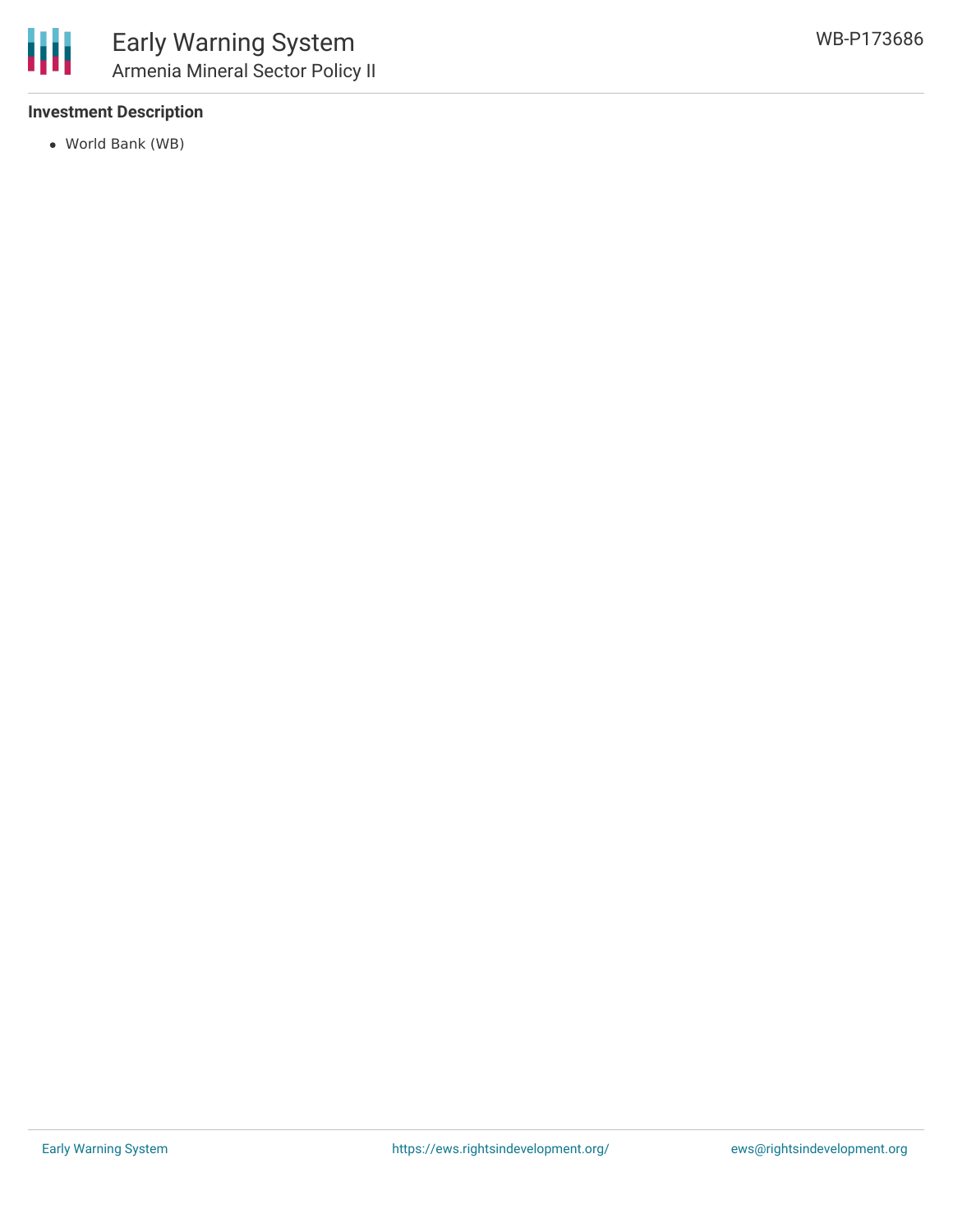

#### **Contact Information**

Implementing Agency: Armenian Territorial Development Fund (ATDF) Lilya Shushanyan

Deputy Minster of Territorial Administration and Infrastructure +374 94020629

l.shushanyan@mta.gov.am

#### ACCOUNTABILITY MECHANISM OF WORLD BANK

The World Bank Inspection Panel is the independent complaint mechanism and fact-finding body for people who believe they are likely to be, or have been, adversely affected by a World Bank-financed project. If you submit a complaint to the Inspection Panel, they may investigate to assess whether the World Bank is following its own policies and procedures for preventing harm to people or the environment. You can contact the Inspection Panel or submit a complaint by emailing ipanel@worldbank.org. You can learn more about the Inspection Panel and how to file a complaint at: https://www.inspectionpanel.org.